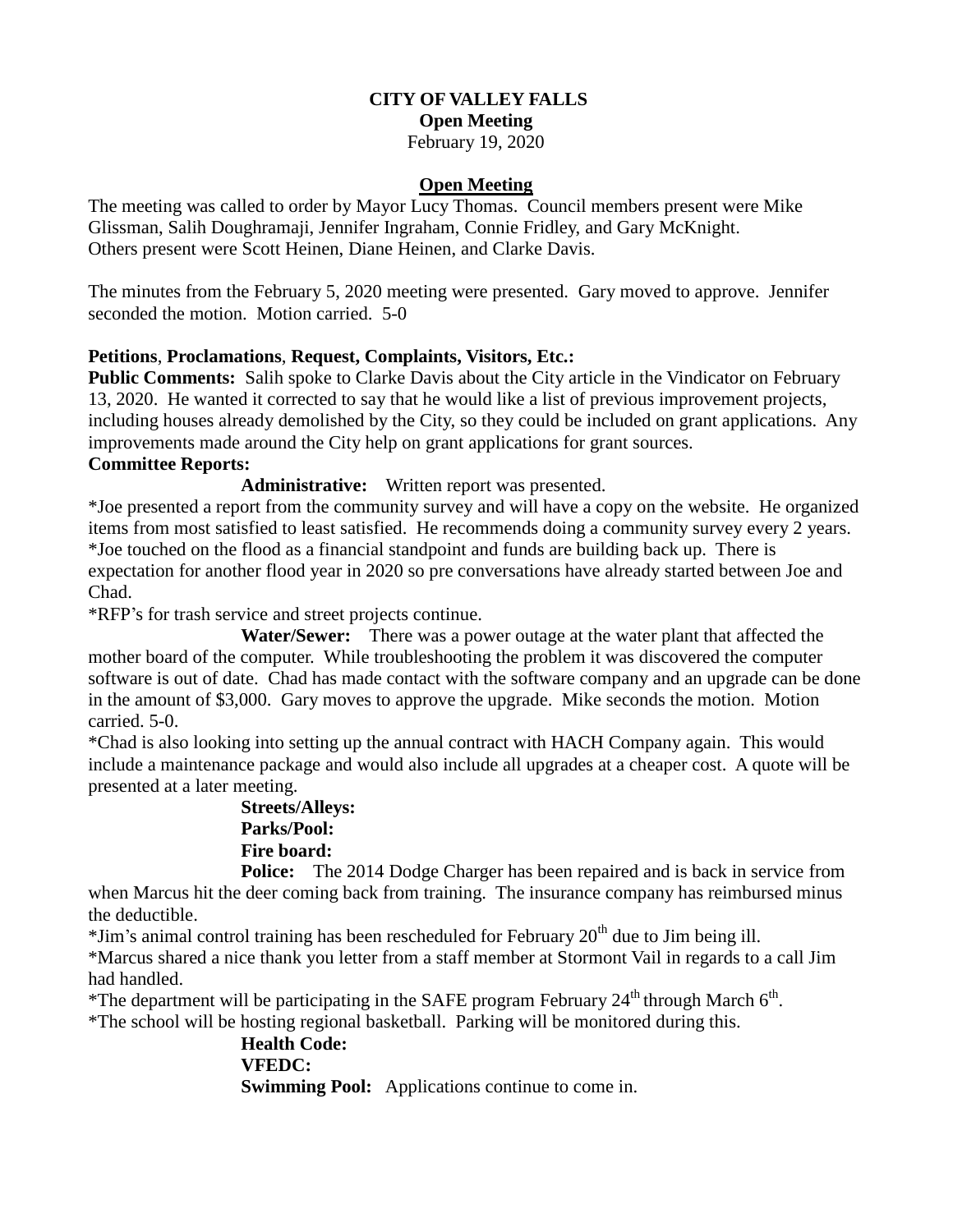**Old Business:** Security Cameras City Hall: Marcus and Joe are still working on quotes for an upgrade to our security cameras at City Hall. The department has made contact with Flint Hills Security since they are the company that originally installed our current camera system. A second quote is to come from a company in Tonganoxie. Discussion continues on this.

Meeting Structure Discussion: The meeting structure discussion continues on whether the Council wants to continue with two meetings per month or change to one meeting per month. We are the only City in Jefferson County that has two meetings a month. The idea would be to increase the frequency of committee meetings in between the regular meeting. This would also result in amending an Ordinance if the Council decided to change. Connie moves to have Joe prepare a draft of the idea and the structure/language for a monthly meeting. Mike seconds the motion. Motion carried 5-0.

**New Business:** Three Year Infrastructure Projects 2020: Joe presented a color chart/map of the future plans for the City infrastructure projects from year 2020 to 2023. This would include water, sewer, and streets. The City is currently accepting bids for the intersection of Mary St. and Walnut St and for an overlay of Walnut St. from 16Hwy to  $12<sup>th</sup>$  St. Other areas of focus are the approaches in the intersections where brick meets asphalt. The City crews should be able to address those areas. Joe will be recommending a \$75,000 to \$100,000 line item in the 2021 annual budget in the Consolidated Streets and Hwy Fund. In year 2022 the plan highlighted some brick repairs/relaying. More serious conversations need to happen closer to the brick project. There are 25 blocks of brick streets and the estimate to repair one block is \$44,000. Joe will continue to research funding programs through USDA, KDHE, and CDBG.

2010 Dodge Charger discussion: The 2010 Charger has been removed from the fleet but an idea came that would go along with Jim's animal control training. The idea would be to use this vehicle and turn it into and animal control car. Marcus would like to get the vehicle looked over before making the transition. Scott Heinen was here tonight so he will get with Marcus soon to evaluate the car. Discussion will continue after the evaluation of the condition of the vehicle, but there was no objection from the Council to use it for animal control purposes if everything checks out ok.

Governing Body Institute: The Governing Body Institute is April  $24<sup>th</sup>$  through the  $25<sup>th</sup>$ . Lucy, Jennifer, and Connie would like to attend. There was no objection from the Council.

## **EXECUTIVE SESSION**

Mike moves to go into executive session at 7:50pm for 15minutes to discuss matters of non-elected personnel for the Public Works Department to include Mayor, Council, Administrator, and Public Works Director. Connie seconds the motion. Motion carried 5-0.

The Council returned to open session at 8:05pm with no action taken.

Salih moved to hire Bill McCoy for the full time Maintenance position at a starting salary of \$14.50. Jennifer seconded the motion. Motion carried 4-0. (Connie abstained)

Mike moves to go into executive session at 8:06pm for 10minutes to discuss non-elected personnel for consultation with the City Attorney to include Mayor, Council, Administrator, and City Attorney. Gary seconds the motion. Motion carried 5-0.

The Council returned to open session at 8:15pm with no action taken.